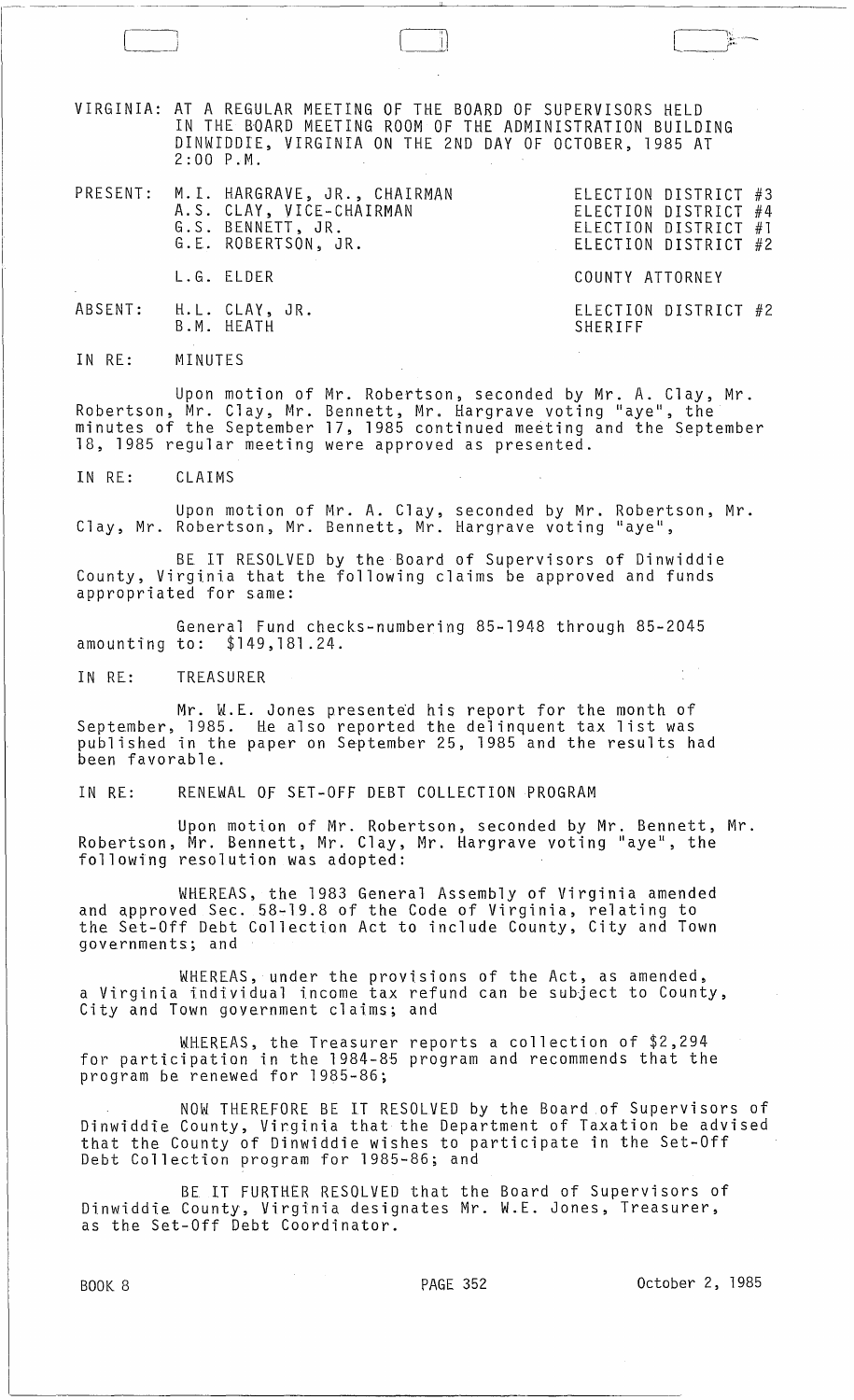## IN RE: BUILDING INSPECTOR

Mr. James L. Blaha presented his report for September, 1985.

IN RE: DISAPPROVAL OF REQUEST FOR SHOOTING RANGE PERMIT--DONALD GREENWAY

The Director of Planning presented an application for a shooting range permit from Mr. Donald Greenway. He stated letters had been sent out to the adjacent property owners and he had received one phone call and a letter. He presented the letter from Mr. Albert Lee Moore in opposition to the request. He was concerned about the noise and the location of his house and that of his elderly mother.

Mr. Greenway was present in support of his request. He pointed out the location of the house in question. He stated his plans were to hold turkey shoots on Saturdays from 1 :00 P.M. until dark.

Mr. Robertson stated he received a call from Mr. Moore, so he rode out to look at the area. He stated he was concerned about the distance from the homes as well as the noise and, therefore, did not feel this was an appropriate location for a shooting range.

Upon motion of Mr. Robertson, there being no second, Mr. Robertson, Mr. Clay, Mr. Hargrave voting "aye", Mr. Bennett abstaining,<br>the request of Mr. Donald Greenway for a shooting range permit was denied.

IN RE: VA. DEPARTMENT OF HIGHWAYS & TRANSPORTATION

Mr. Harold Dyson, Ass't. Resident Engineer, Va. Dept. of Highways and Transportation, appeared before the Board to answer any questions they might have. He reported that Rt. 604 should be reopened in two weeks.

Mrs. Pearl Bland stated that she had talked with the Resident Engineer, Mr. MacFarland Neblett about the site distance problem in front of her house on Rt. 644 and he had not heard any more from him. Mr. Dyson stated he did not know the details of Mr. Neblett's review; but he felt the project would have to be included in the six year plan.

Mr. Hargrave asked about relocating the driveway. Mr. Dyson stated the driveway was already in the best location.

Mr. Bennett asked Mr. Dyson to discuss the details with Mr. Neblett and let Mrs. Bland know what their findings were.

Mr. Robertson asked if any signs could be put up in the meantime. Mr. Dyson stated he had not found any in his investigations.

Mr. Hargrave asked that during the discussion of the six year plan the Highway Department determine if the exposure of this problem was any worse than other projects listed in the six year plan to help the Board understand if any new priorities need to be established.

IN RE: REZONING APPLICATION--P-85-6--EVELYN GUPTON

Upon motion of Mr. Robertson, seconded by Mr. A. Clay, Mr. Robertson, Mr. Clay, Mr. Bennett, Mr. Hargrave voting "aye", rezoning application P-85-6 was removed from the table.

A decision on this application was tabled at the last meeting to allow those individuals who opposed the rezoning time to better understand the request and time to be heard by the Board of Supervisors. They did not present a petition in time to be heard by the Planning Commission.

 $\mathcal{L}^{\text{c}}$  , where  $\mathcal{L}^{\text{c}}$  and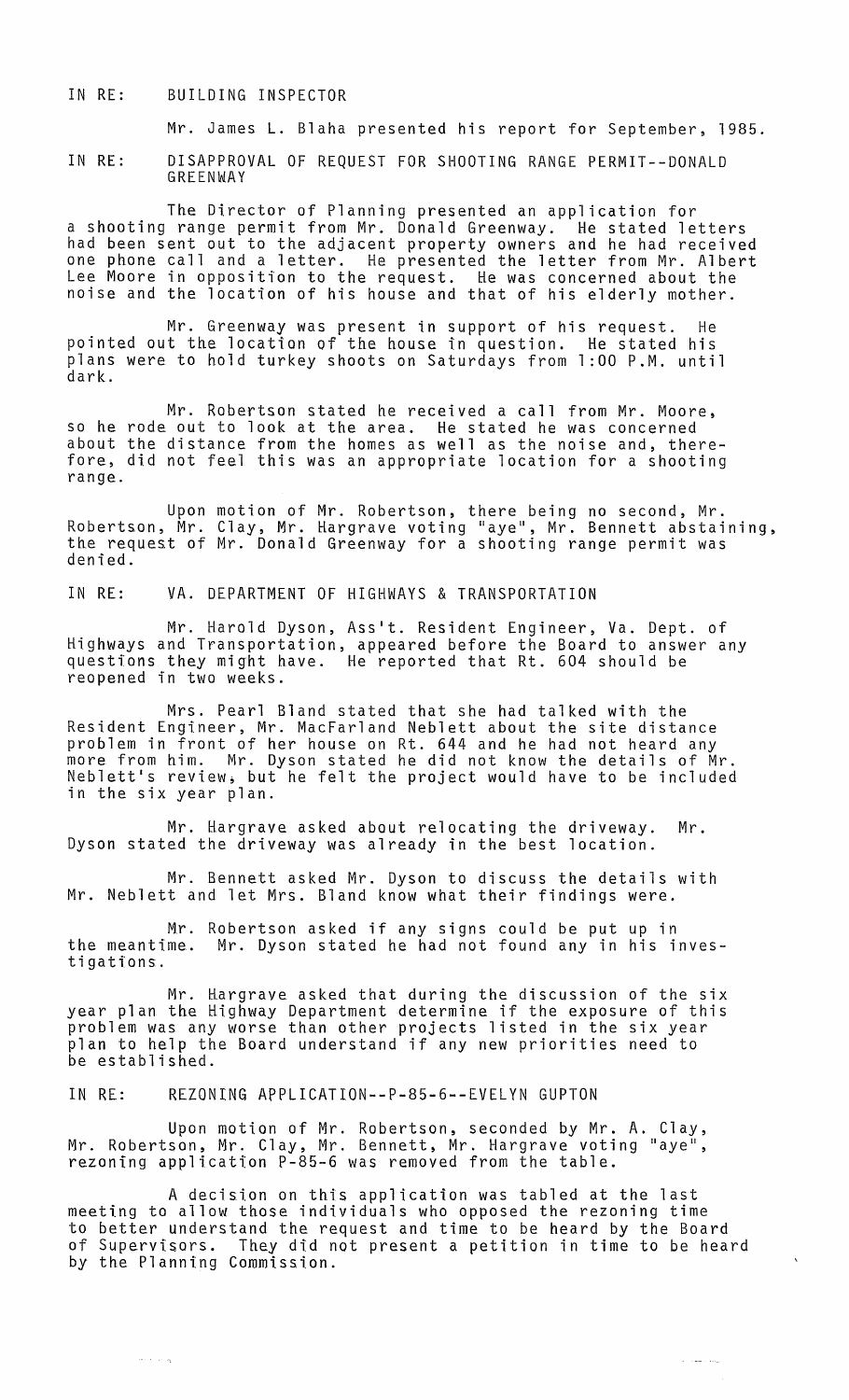Mrs. Lelia Westmoreland stated she was not opposed to Mrs. Gupton selling her land, but the roads are very narrow and have alot of curves.

 $\qquad \qquad \qquad \qquad \qquad \qquad \qquad$ 

Mr. Hargrave asked Mrs. Westmoreland if she understood that under the present zoning, without any action by the. Board, Mrs. Gupton could sell four lots with homes that would be even closer together. Mrs. Westmoreland said she understood.

-------------------~-----------"--------------~-~-~-~~-

J

Mr. Robertson stated that he had not heard from any citizens during the two week delay and moved that P-85-6 be approved. Mr. A. Clay seconded the motion.

 $"$ aye", Mr. Robertson, Mr. Clay, Mr. Bennett, Mr. Hargrave voting

BE IT ORDAINED by the Board of Supervisors, Dinwiddie, Virginia, that the zoning classification of an·11 acre portion, of Section 20, Parcel 72, be changed from agricultural, general,<br>A-2 to agricultural, rural residential, A-R. Said parcel being bounded as follows: starting at the northern most point where the property joins Route 632; then heading in a southwesterly direction along Route 632 approximately 1340 1 to a point; then heading in a southeasterly direction along an existing 16½' right of way approxsouth asterly direction along an existing lo% right of way approx.<br>imately 410' to a point; then heading in a northeasterly direction along a line parallel to Route 632 approximately 1040 1 to.a point on the property with Mrs. Lelia B. Westmoreland; then heading in a northerly direction along the property line of Mrs. Lelia B. Westmoreland to the point of beginning.

IN ALL OTHER RESPECTS, said zoning ordinance is hereby reordained.

IN RE: DISTRICT 19 MENTAL HEATLH & MENTAL RETARDATION SUBSTANCE ABUSE SERVICES--UPDATE ON ACTIVITIES

Dr. Eldon Taylor, Director, appeared before the Board to give a brief update on the activities of the Mental Health & Mental Retardation Substance Abuse Services Agency and to introduce Dr. Jim Correll, Director of the Dinwiddie Counseling Service.

He briefly commented on the new Crisis Line that provides 24-hour professional service to the public.

IN RE: CRISIS ASSISTANCE RESPONSE EMERGENCY SHELTER, INC.-- REQUEST FOR CONTRIBUTION

The Board received a,request from. CARES, INC.:for a \$1,000 contribution for the shelter; The Director of.Social Services stated her department has used the shelter and recommended·the contribution be approved. Mr. Hargrave stated he felt the contribution should be approved and time be given to see how the service runs for a year or two.

Upon motion of Mr. Robertson, seconded by Mr. Bennett, Mr. Robertson, Mr. Bennett, Mr. Clay, Mr. Hargrave voting "aye", a contribution in the amount of \$1,000 to CARES, INC. was approved.

IN RE: ; DINWIDDIE COUNTY HISTORY BOOK--REQUEST TO COPY FOR FAMILY RESEARCH

The Board received a request from Mr. Robert Rogers to use certain pages of the Dinwiddie County History in his family<br>manuscript.

Mr. Bennett stated he felt it would be appropriate, as long as the source was properly footnoted when used by Mr. Rogers.

Upon motion of Mr. A. Clay, seconded by Mr. Bennett, Mr. Clay, Mr. Bennett, Mr. Robertson, Mr. Hargrave voting "aye",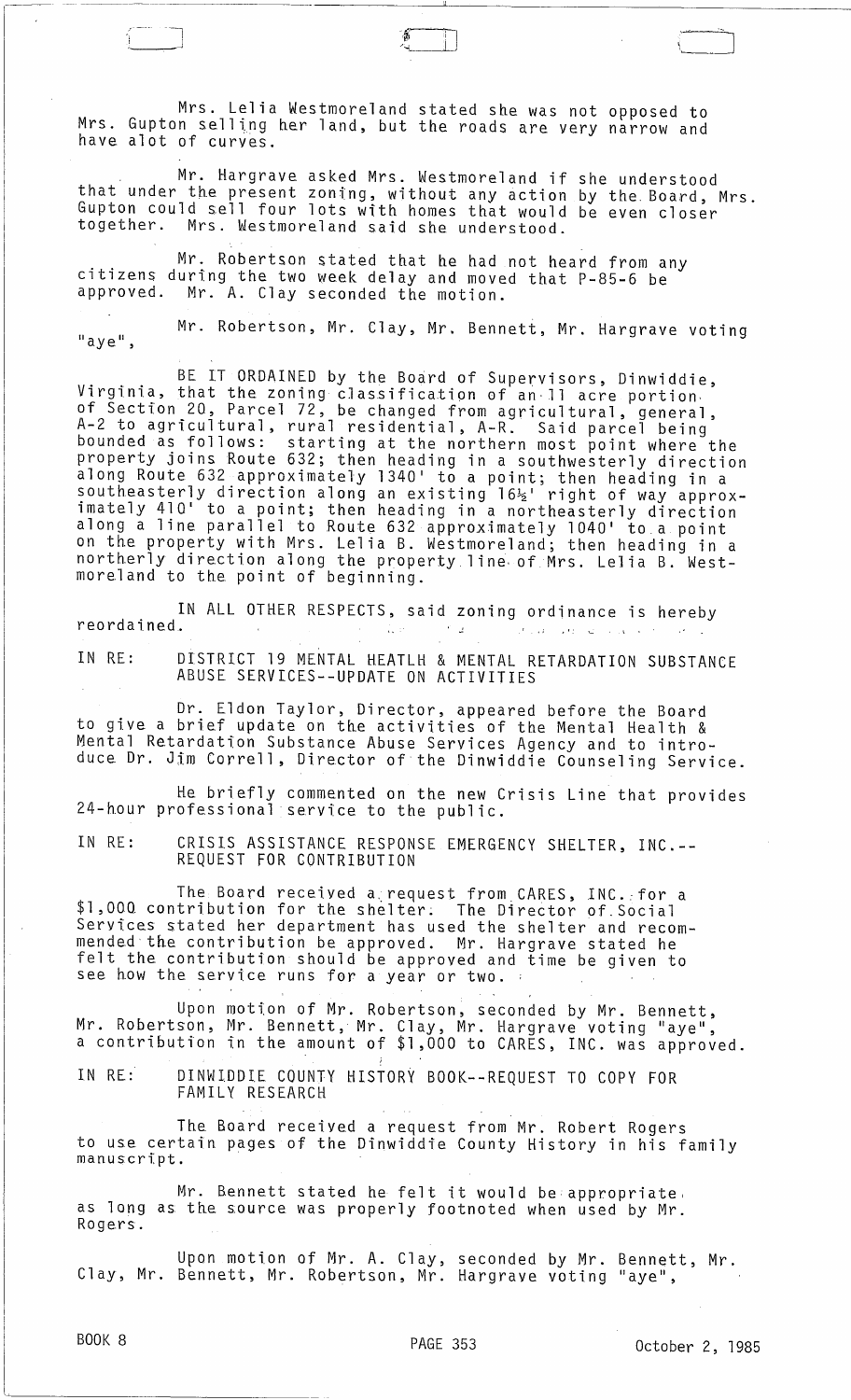BE IT RESOLVED by the Board of Supervisors that Mr. Robert Rogers is authorized to copy pages 149-159 and 308-311 of the Dinwiddie County History Book for use in his family manuscript; and

BE IT FURTHER RESOLVED by the Board of Supervisors of Dinwiddie County, Virginia that permission is given to use these pages provided the use of the Dinwiddie County History Book is properly referenced in the final manuscript.

## IN RE: APPOINTMENT--APPOMATTOX REGIONAL LIBRARY BOARD

Upon motion of Mr. Robertson, seconded by Mr. Bennett, Mr. Robertson, Mr. Bennett, Mr. Clay, Mr. Hargrave voting "aye", Mrs. Vivian Zaruba was appointed to the Appomattox Regional Library Board, term expiring June 30, 1989.

IN RE: OLD HICKORY VFD--AUTHORIZATION TO ADD MEETING ROOM

Mr. A. Clay stated the Old Hickory VFD has requested permission to build a meeting room addition to their building. They have the necessary funds and want to enclose it before the winter.

Mr. Bennett stated he would suggest the addition be kept as near as possible to the design of the existing building.

Upon motion of Mr. A. Clay, seconded by Mr. Robertson, Mr. Clay, Mr. Robertson, Mr. Bennett, Mr. Hargrave voting "aye", the Old Hickory VFD was authorized to construct a meeting room onto their present fire house using fire department funds.

IN RE: FAIR LABOR STANDARDS ACT--REQUEST FOR EXEMPTION FOR STATE & LOCAL GOVERNMENTS

Upon motion of Mr. Bennett, seconded by Mr. A. Clay, Mr. Bennett, Mr. Clay, Mr. Robertson, Mr. Hargrave voting "aye", the following resolution was adopted:

WHEREAS, the recent Supreme Court decision in the Garcia case, applying the Fair Labor Standards Act to state and local government employees, has created a great deal of unnecessary hardship and expense for Dinwiddie County and other localities in Virginia; and

WHEREAS, during the short time the law has been in effect, it has already begun to deplete the small allocation provided by the State to our local law enforcement agency for "emergency" overtime; and

WHEREAS, all County employees who must work overtime accepted employment knowing that overtime would sometimes be required to get the job done, and most employees would rather have compensatory time to use whenever they choose; and

WHEREAS, the requirements make it difficult to schedule many of our employees, especially in the public safety area, because many of our employees, especially in the public<br>they do not fit the standard "9 to 5" job; and

WHEREAS, County employees can no longer "volunteer" to work in other County operations, i.e. recreation, because the FLSA requires the payment of overtime; and

WHEREAS, the recordkeeping generated by this Act is confusing as well as an extra burden on localities that are already stifled by paperwork; and

WHEREAS, Senators Nickles and Wilson have introduced S.B. 1570, which exempts states and localities from certain provisions of the FLSA;

> ستدعاء الد  $\mathcal{L}(\mathcal{A})$

ن ساد مسی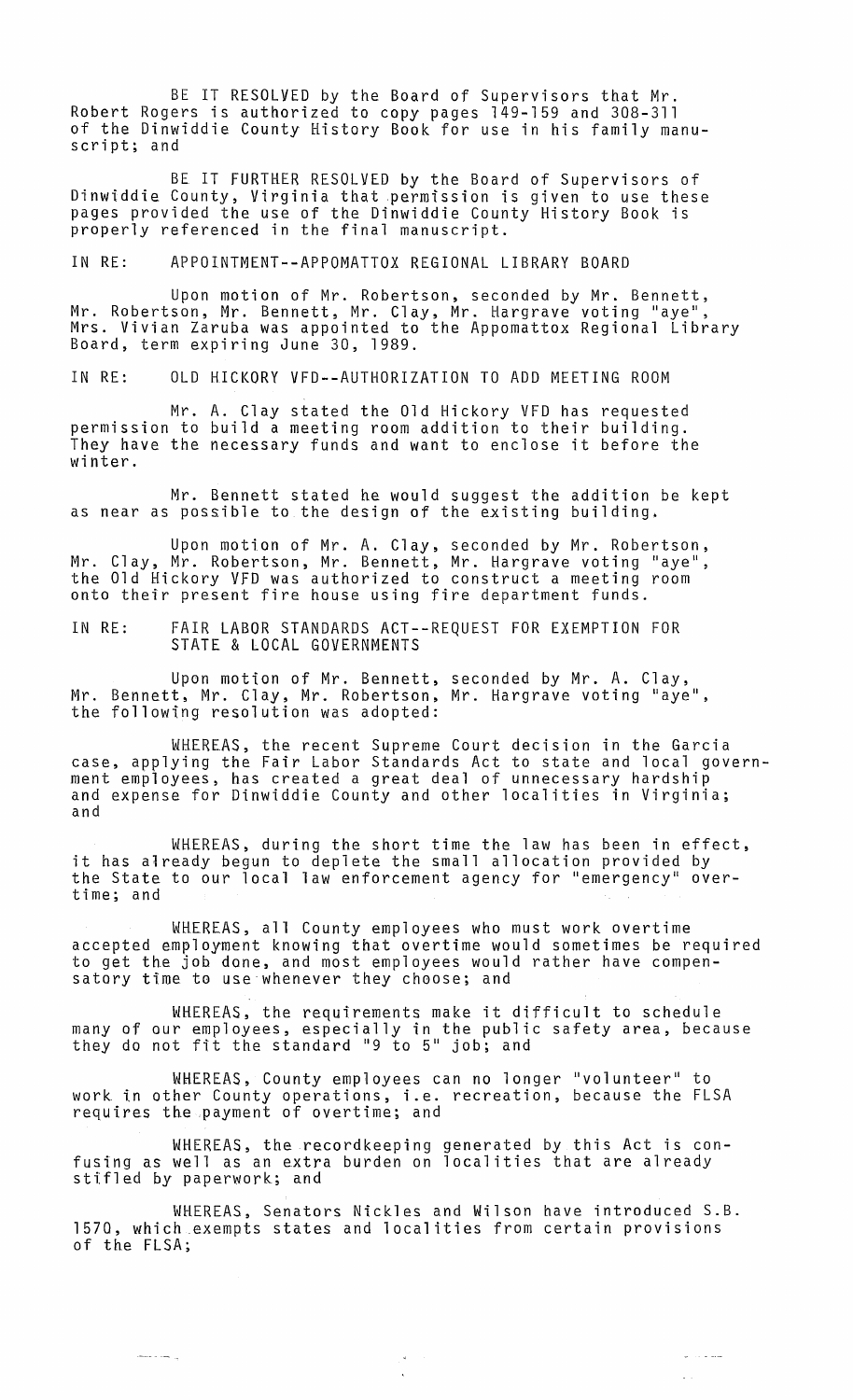NOW THEREFORE BE IT RESOLVED that the Board of Supervisors of Dinwiddie County, urges its two Senators, John Warner and Paul Trible and its Congressman, Norman Sisisky, to introduce and/or support legislation to exempt state and local governments from the Fair Labor Standards Act.

## IN RE: EXECUTIVE SESSION

Upon motion of Mr. A. Clay, seconded by Mr. Bennett, Mr. Clay, Mr. Bennett, Mr. Robertson, Mr. Hargrave voting "aye", pursuant to Sec. 2.1-344 (1) and (6) of the Virginia Freedom of Information Act, the Board moved into Executive Session at 3:10 P.M. to discuss a legal and a personnel matter. The meeting reconvened into Open Session at 4:45 P.M.

## IN RE: ADJOURNMENT

Upon motion of Mr. Mr. Robertson, Mr. Clay, Mr. the meeting was adjourned at Robertson, seconded by Mr. A. Clay, Bennett, Mr. Hargrave voting "aye", 4:46 P.M.

ATTEST:  $\not\!\!\!I$ W CONTI MUNICIPE CHAIRMAN